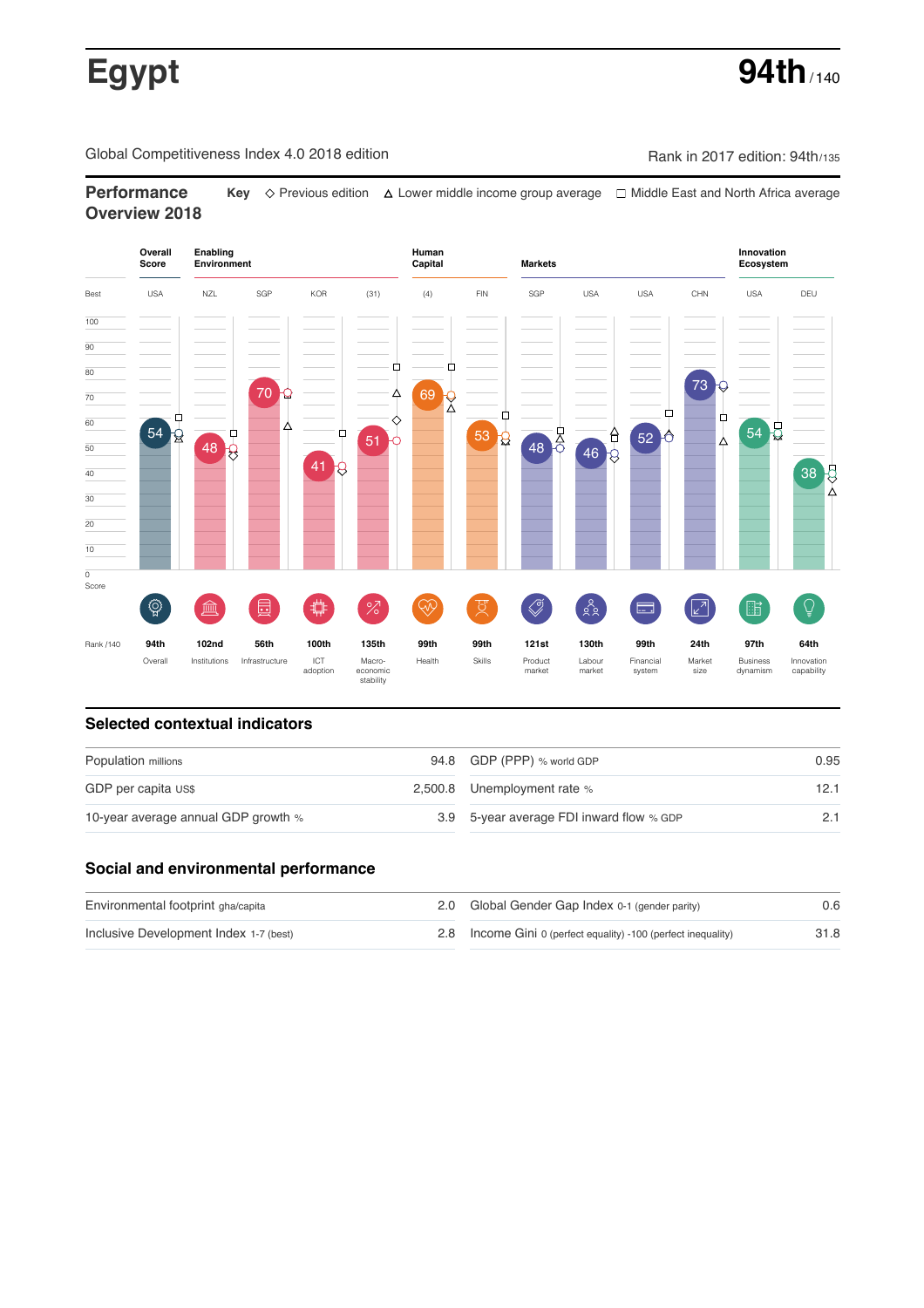### **Egypt 94th**/140

| <b>Index Component</b>                                                   | Value          | Score *         | Rank/140 | <b>Best Performer</b>       |
|--------------------------------------------------------------------------|----------------|-----------------|----------|-----------------------------|
| 寙<br>Pillar 1: Institutions 0-100 (best)                                 |                | 48.1 ↑          | 102      | <b>New Zealand</b>          |
| Organized crime 1-7 (best)<br>1.01                                       | 5.3            | 71.1 ተ          | 43       | Finland                     |
| 1.02 Homicide rate /100,000 pop.                                         | 2.5            | $93.2 =$        | 67       | Multiple (9)                |
| 1.03 Terrorism incidence 0 (very high) -100 (no incidence)               | 41.6           | 41.6 ↑          | 135      | Multiple (24)               |
| 1.04 Reliability of police services 1-7 (best)                           | 4.8            | 63.2 $\sqrt{ }$ | 51       | Finland                     |
| 1.05 Social capital 0-100 (high)                                         | 44.4           | 44.4 1          | 113      | Australia                   |
| 1.06 Budget transparency 0-100 (best)                                    | 38.5           | $38.5 =$        | 110      | Multiple (2)                |
| 1.07 Judicial independence 1-7 (best)                                    | 5.2            | 69.4 ↑          | 29       | Finland                     |
| 1.08 Efficiency of legal framework in challenging regulations 1-7 (best) | 3.7            | 45.3 ↑          | 48       | Finland                     |
| 1.09 Freedom of the press 0-100 (worst)                                  | 56.7           | 43.3 $\sqrt{ }$ | 132      | Norway                      |
| 1.10 Burden of government regulation 1-7 (best)                          | 3.2            | $36.9 +$        | 87       | Singapore                   |
| 1.11 Efficiency of legal framework in settling disputes 1-7 (best)       | 3.7            | 45.8 ↑          | 64       | Singapore                   |
| 1.12 E-Participation Index 0-1 (best)                                    | 0.54           | $53.9$ 1        | 99       | Multiple (3)                |
| 1.13 Future orientation of government 1-7 (best)                         | 3.9            | 47.8 ↑          | 57       | Singapore                   |
| 1.14 Incidence of corruption 0-100 (best)                                | 32.0           | 32.0 $\sqrt{ }$ | 99       | New Zealand                 |
| 1.15 Property rights 1-7 (best)                                          | 4.6            | 60.4 $\uparrow$ | 51       | Finland                     |
| 1.16 Intellectual property protection 1-7 (best)                         | 3.3            | 38.2 ↑          | 124      | Finland                     |
| 1.17 Quality of land administration 0-30 (best)                          | 7.0            | $23.3 =$        | 122      | Singapore                   |
| 1.18 Strength of auditing and reporting standards 1-7 (best)             | 4.7            | 61.1 $\uparrow$ | 68       | Finland                     |
| 1.19 Conflict of interest regulation 0-10 (best)                         | 4.7            | $47.0 =$        | 106      | Multiple (2)                |
| 1.20 Shareholder governance 0-10 (best)                                  | 6.3            | 63.0 个          | 45       | Kazakhstan                  |
| 員<br>Pillar 2: Infrastructure 0-100 (best)                               |                | 70.5 ↑          | 56       | Singapore                   |
| 2.01 Road connectivity index 0-100 (best)                                | 71.6           | $71.6 =$        | 54       | <b>United States</b>        |
| 2.02 Quality of roads 1-7 (best)                                         | 4.5            | 58.7 ↑          | 45       | Singapore                   |
| 2.03 Railroad density km of roads/square km                              | 5.1            | $12.9 =$        | 68       | Multiple (20)               |
| 2.04 Efficiency of train services 1-7 (best)                             | 3.6            | 42.8 ↑          | 58       | Switzerland                 |
| 2.05 Airport connectivity score                                          | 101,480.7      | 62.7 $\sqrt{ }$ | 40       | Multiple (8)                |
| 2.06 Efficiency of air transport services 1-7 (best)                     | 5.1            | 68.3 $\sqrt{ }$ | 43       | Singapore                   |
| 2.07 Liner Shipping Connectivity Index 0-157.1 (best)                    | 54.6           | 54.6 $\sqrt{ }$ | 26       | Multiple (4)                |
| 2.08 Efficiency of seaport services 1-7 (best)                           | 4.6            | 60.8 $\uparrow$ | 39       | Singapore                   |
| 2.09 Electrification rate % pop.                                         | 99.9           | $99.9$ 1        | 69       | Multiple (66)               |
| 2.10 Electric power transmission and distribution losses % output        | 11.3           | 92.4 $\sqrt{ }$ | 74       | Multiple (9)                |
| 2.11 Exposure to unsafe drinking water % pop.                            | 10.9           | $90.9$ 1        | 71       | Multiple (23)               |
| 2.12 Reliability of water supply 1-7 (best)                              | 4.9            | 64.6 ↑          | 69       | Switzerland                 |
| O<br>Pillar 3: ICT adoption 0-100 (best)                                 |                | 40.6 ↑          | 100      | Korea, Rep.                 |
| 3.01 Mobile-cellular telephone subscriptions /100 pop.                   | 105.5          | 88.0 个          | 92       | Multiple (68)               |
| 3.02 Mobile-broadband subscriptions /100 pop.                            | 50.1           | n/a             | 95       | <b>United Arab Emirates</b> |
| 3.03 Fixed-broadband Internet subscriptions /100 pop.                    | 5.4            | 10.7 $\uparrow$ | 88       | Switzerland                 |
| 3.04 Fibre Internet subscriptions /100 pop.                              | n/a            | n/a             | n/a      | Korea, Rep.                 |
| 3.05 Internet users % pop.                                               | 41.2           | 41.2 ↑          | 92       | Iceland                     |
| ℅<br>Pillar 4: Macroeconomic stability 0-100 (best)                      |                | 51.0 $\sqrt{ }$ | 135      | Multiple (31)               |
| 4.01 Inflation annual % change                                           | 16.9           | 64.3 $\sqrt{ }$ | 135      | Multiple (74)               |
| 4.02 Debt dynamics 0-100 (best)                                          | 37.7           | 37.7 1          | 127      | Multiple (36)               |
| Qv<br>Pillar 5: Health 0-100 (best)                                      | -              | 68.9 $\uparrow$ | 99       | Multiple (4)                |
| 5.01 Healthy life expectancy years                                       | 62.0           | 68.9 个          | 98       | Multiple (4)                |
| 섯<br>Pillar 6: Skills 0-100 (best)                                       | $\overline{a}$ | 52.8 $\uparrow$ | 99       | Finland                     |
| 6.01 Mean years of schooling Years                                       | 7.6            | $50.7 =$        | 98       | Finland                     |
| 6.02 Extent of staff training 1-7 (best)                                 | 3.5            | 42.4 ↑          | 105      | Switzerland                 |
| 6.03 Quality of vocational training 1-7 (best)                           | 3.0            | 33.1 $\uparrow$ | 136      | Switzerland                 |
| 6.04 Skillset of graduates 1-7 (best)                                    | 2.9            | $31.8 +$        | 136      | Switzerland                 |
| 6.05 Digital skills among population 1-7 (best)                          | 4.2            | 53.7 $\uparrow$ | 70       | Sweden                      |
| 6.06 Ease of finding skilled employees 1-7 (best)                        | 3.6            | 43.7 $\sqrt{ }$ | 109      | <b>United States</b>        |
| 6.07 School life expectancy Years                                        | 13.1           | $72.7 =$        | 83       | Multiple (9)                |
| 6.08 Critical thinking in teaching 1-7 (best)                            | 2.6            | 26.1 ↓          | 123      | <b>United States</b>        |
| 6.09 Pupil-to-teacher ratio in primary education Ratio                   | 23.1           | 67.3 ↑          | 86       | Multiple (6)                |